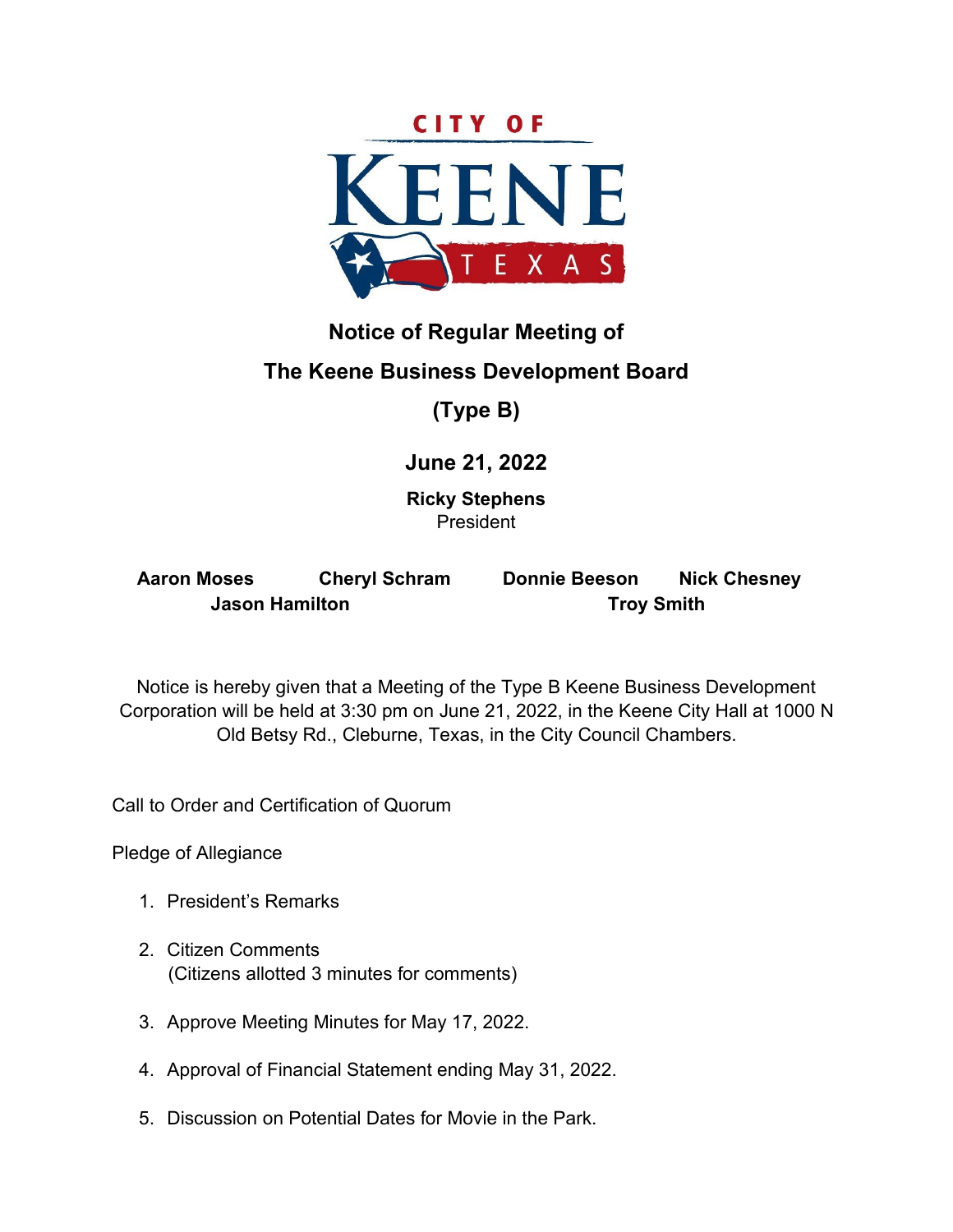- 6. Discussion on preliminary budget considerations.
- 7. Director's Report
- 8. Executive Session: Pursuant to the Open Meetings Act, Chapter 551, Texas Government Code, Sections 551.071 (consultation with attorney), 551.072 (real property), 551.073 (prospective gifts), 551.074 (personnel matters), 551.076 (security matters), 551.087 (economic development). Executive Session may be held, under these exceptions, at the end of the Regular Session, Workshop and/or Special Session, or at any time during the meeting that a need arises for the Board to seek advice from the City Attorney as to the posted subject matter of this Meeting.
	- a. 551.072 (Real Property)
	- b. 551.087 (Economic Development) Possible Sale of Land to Property Developer
- 9. Reconvene into Open Session for possible action resulting from any item posted discussed in Executive Session. The Board may approve of the sale of property to HBC Interests, LLC.
- 10.Request for future agenda items.
- 11.Adjourn

City Hall is wheelchair accessible. The entry ramp is at the front with entry at the front entrance to City Hall. Reasonable accommodations to furnish auxiliary aids or assistance to assist persons with special needs will be provided when forty-eight (48) hours advanced notice is given. Please contact the City Secretary at 817-641-3336.

I, the undersigned authority, do hereby certify that the above Notice of Meeting of the City Council of Keene, Texas is a true and correct copy of said Notice and that I posted a true and correct copy of said notice on the official bulletin board of City Hall, a place convenient and readily accessible to the general public at all times, and that said notice was posted on or before 5:00 P.M., Friday, June 17, 2022.

\_\_\_\_\_\_\_\_\_\_\_\_\_\_\_\_\_\_\_\_\_\_\_\_\_\_\_\_\_\_\_\_\_\_\_\_\_\_\_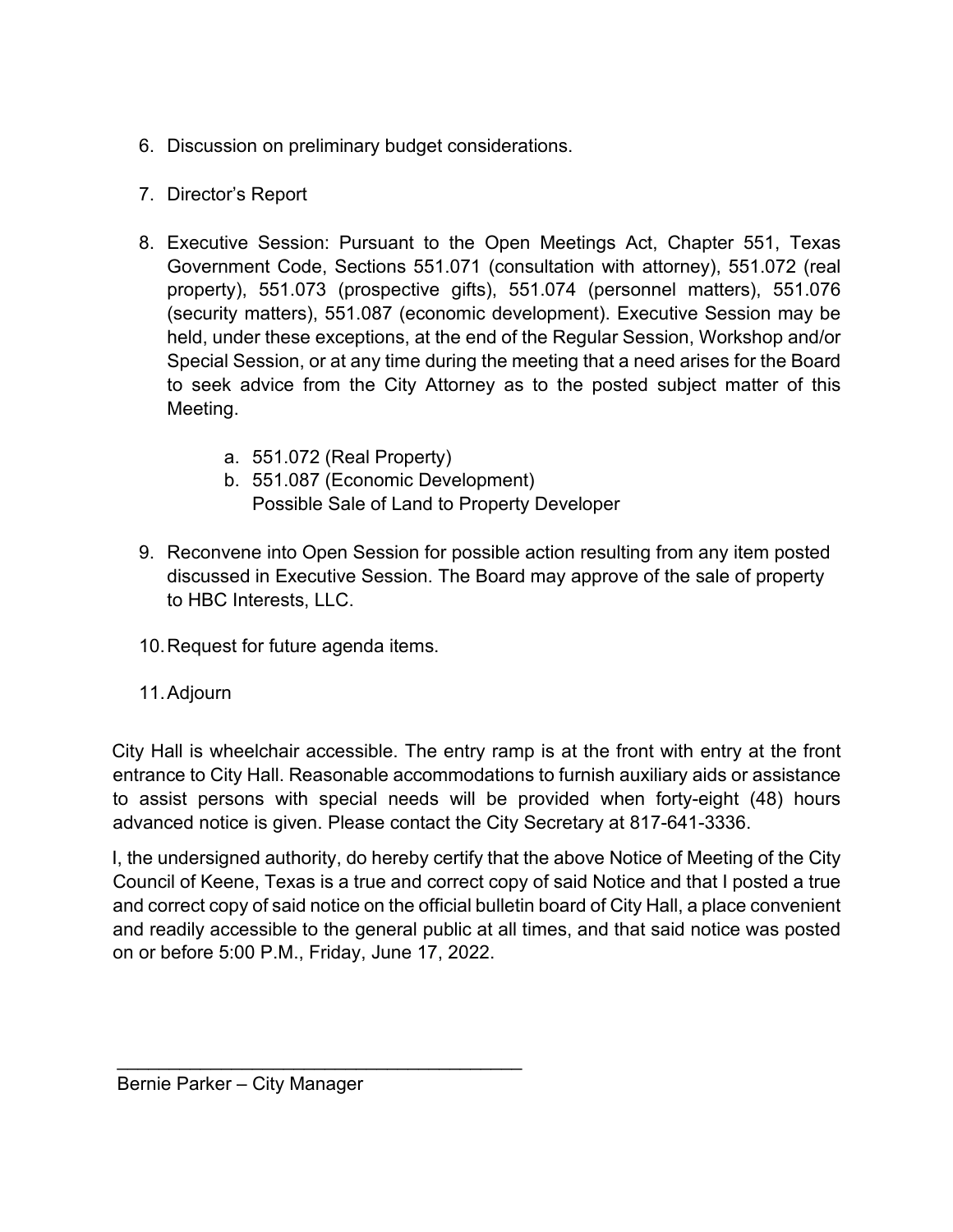

## **Type B Agenda Item Report June 21, 2022 Contact**- **[Citymanager@keenetx.com](mailto:Citymanager@keenetx.com)**

**SUBJECT: APPROVE MEETING MINUTES FOR MAY 17, 2022** 

## **1. ENCLOSURES/ATTACHMENTS**

May 17, 2022 Minutes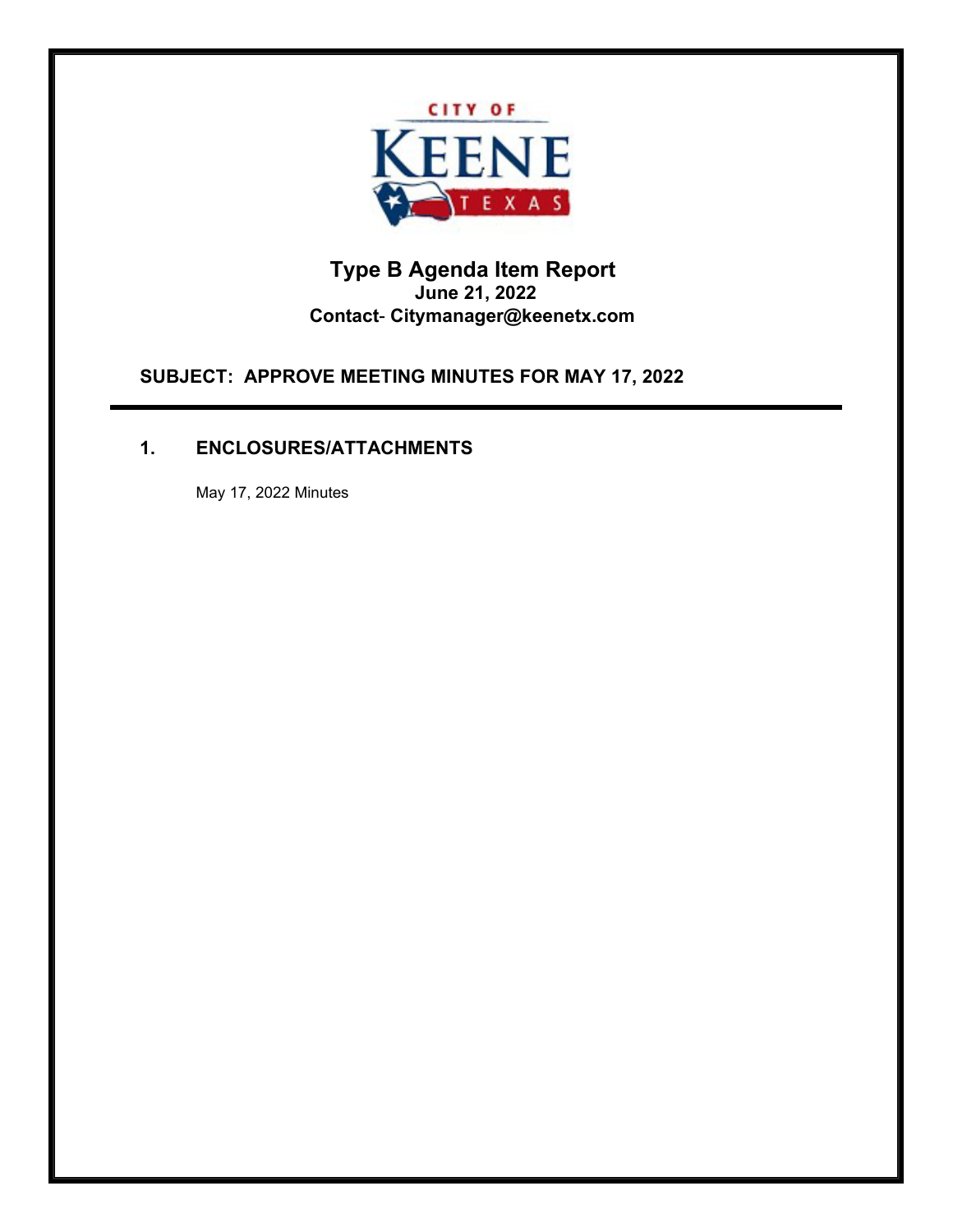## *MINUTES FOR THE KEENE BUSINESS DEVELOPMENT CORPORATION TYPE B BOARD TUESDAY MAY 17, 2022*

*PRESENT: Ricky Stephens, Cheryl Schram, Jason Hamilton, and Troy Smith*

*ABSENT: Aaron Moses, Donnie Beeson, and Nick Chesney*

#### *STAFF PRESENT:*

- *Betty Freeman – Finance Manager*
- *Haden Farr – Assistant to the City Manager*
- *Don Martin – Public Works Director*
- *Charles Williams – Director of Finance*

*CALLED TO ORDER: Board President R. Stephens called the meeting to order at 3:32 p.m.*

- *1. President's Remarks - None*
- *2. Citizens Comments (Citizens allotted 3 minutes for comments) – None*
- *3. Approve Meeting Minutes for April 19, 2022.*

*Member J. Hamilton made a motion to accept the minutes from the April 19, 2022 meeting, seconded by Member C. Schram.*

*Motion passed unanimously 4-0-0.*

**4.** Approval of Financial Statement ending February 28, 2022.

*Charles Williams presented the Economic Development Board (Type B) financial reports ending April 30, 2022.*

*Member C. Schram moved to approve the financial statements ending April 30, 2022, seconded by Member J. Hamilton.*

*Motion passed unanimously 4-0-0.*

*5. Discussion on findings concerning repairs and improvements to Elisa Carver Park.*

*Haden Farr presented to the board pricing quotes for replacement playground equipment, as well as a timeline for their arrival and installation. The board expressed their desire*  for the replacement slide outlined in the quote. The board also suggested putting *together a long-term replacement plan for the playground equipment in its entirety.* 

*6. Discussion and take possible action on a movie in the park event.*

*Haden Farr presented pricing from FunFlicks for a movie in the park event. Member T. Smith made a motion hire FunFlicks for a movie in the park using budgeted funds with a date to be determined later, seconded by Member C. Schram.* 

*Motion passed unanimously 4-0-0*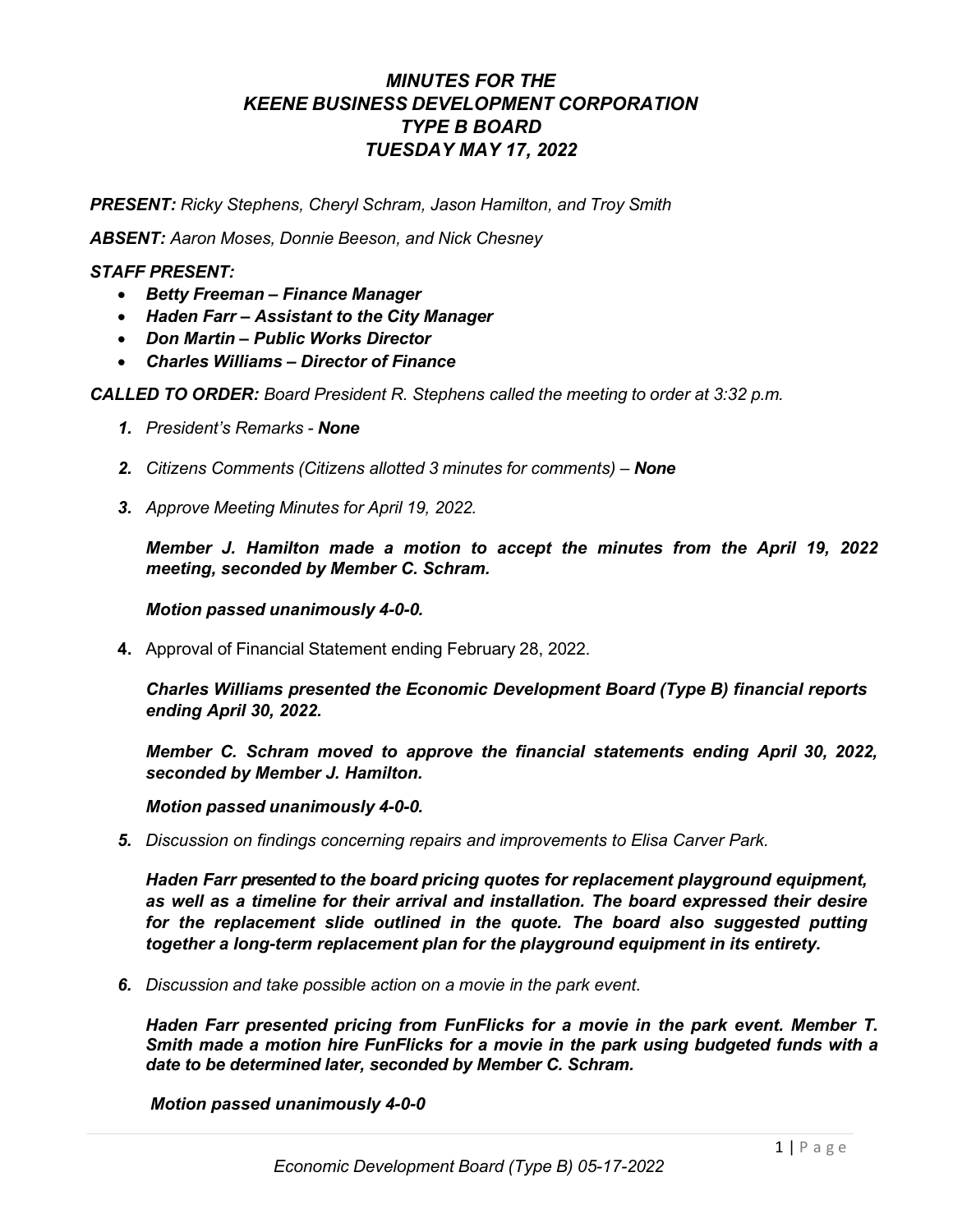*7. Director's Report:*

#### *None*

*8. Executive Session: Pursuant to the Open Meetings Act, Chapter 551, Texas Government Code, the City Council may convene into a closed, Executive Session in accordance with the following authority:*

| 551.071 (consultation with the attorney) | 551.072 (real property)    | 551.073 (prospective gifts)   |
|------------------------------------------|----------------------------|-------------------------------|
| 551.074 (personnel matters)              | 551.076 (security matters) | 551.087(economic development) |

*Executive Session may be held, under these exceptions, at the end of the Regular Session, Workshop and/or Special Session, or at any time during the meeting that a need arises for the City Council to seek advice from the City Attorney as to the posted subject matter of this City Council Meeting.*

#### *None*

*9. Reconvene into Open Session for possible action resulting from any item posted discussed in Executive Session.*

#### *None*

*10. Request for future agenda items.*

*All members expressed a desire to see a more detailed plan about future parks projects to include, basketball, pickleball, improved playground equipment, and better ground cover for the playground area.* 

*11. Adjourned at 3:54 p.m. Member C. Schram moved to adjourn, seconded by Member T. Smith* 

*Motion passed unanimously 4-0-0*

Ricky Stephens, Board President

Haden Farr, Assistant to the City Manager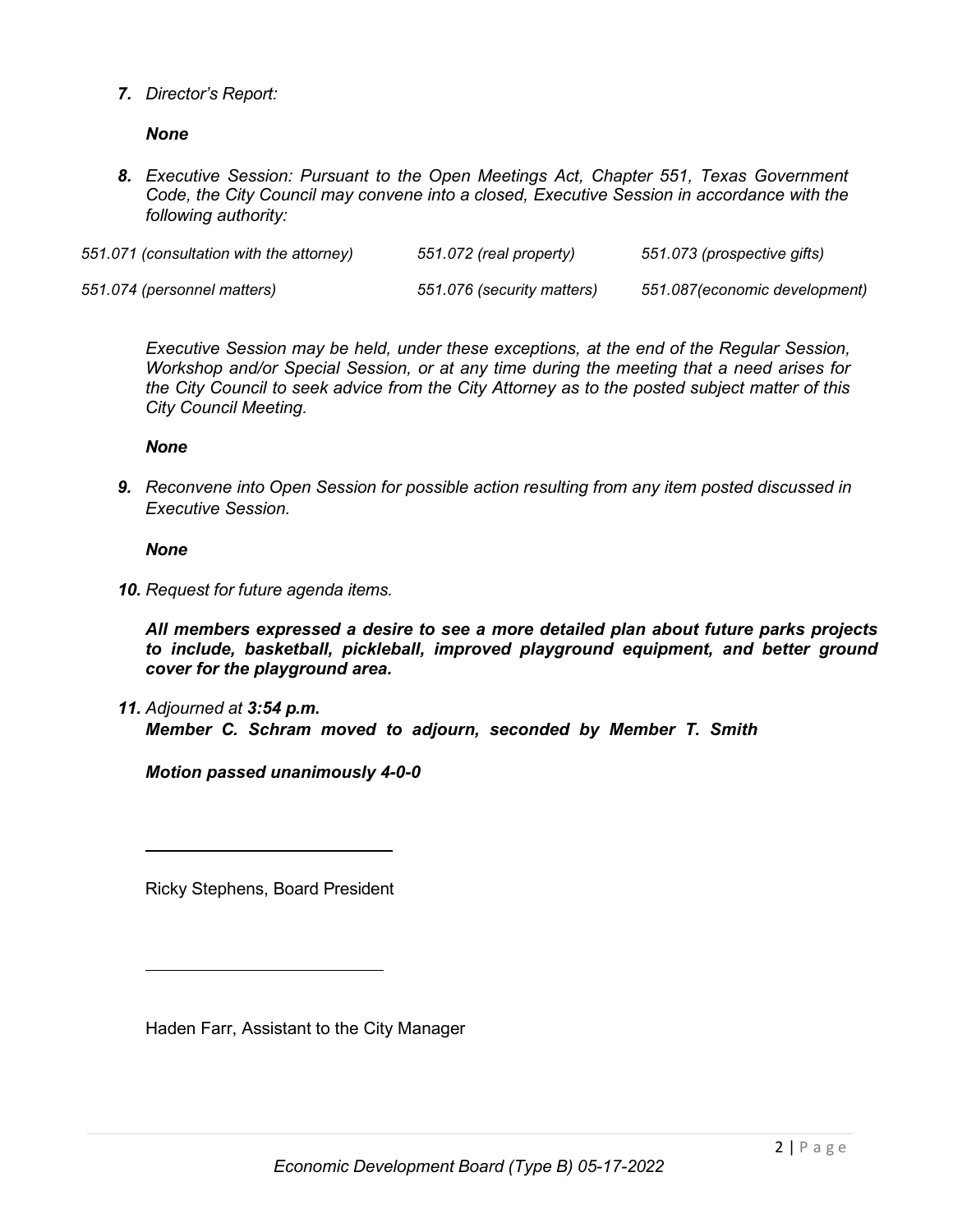

## **Type B Agenda Item Report June 21, 2022 Contact- Citymanager@keenetx.com**

**SUBJECT: APPROVE FINANCIAL STATEMENT ENDING MAY 31, 2022** 

## **1. ENCLOSURES/ATTACHMENTS**

May Financial Statement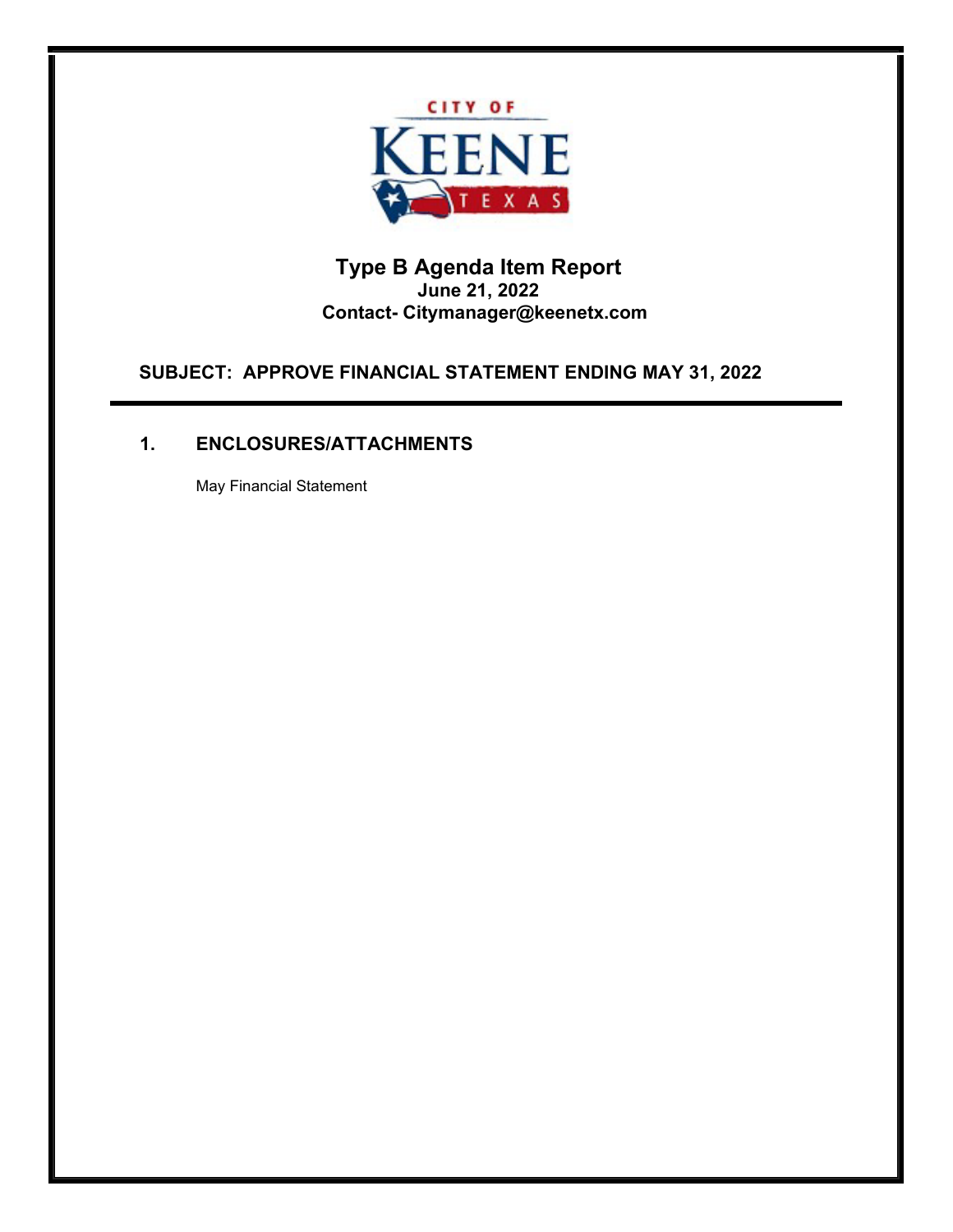| FY 22 /May 31, 2022                                                                      |                                                                                                                                                                             |                                                                       | 2020-2021 YTD<br><b>ACTUAL - MAY</b>                                                          |          | 2021-2022<br><b>APPROVED</b>                                      |                                                                                  | $Y-T-D$<br><b>ACTUAL - MAY</b>                                 |                                                                                     | <b>CURRENT</b><br><b>BALANCE</b>                                | 66.67% Target<br>% OF BUDGET<br><b>YTD ACTUALS</b> |
|------------------------------------------------------------------------------------------|-----------------------------------------------------------------------------------------------------------------------------------------------------------------------------|-----------------------------------------------------------------------|-----------------------------------------------------------------------------------------------|----------|-------------------------------------------------------------------|----------------------------------------------------------------------------------|----------------------------------------------------------------|-------------------------------------------------------------------------------------|-----------------------------------------------------------------|----------------------------------------------------|
| <b>KEDC REVENUES TYPE B</b>                                                              |                                                                                                                                                                             |                                                                       |                                                                                               |          |                                                                   |                                                                                  |                                                                |                                                                                     |                                                                 |                                                    |
|                                                                                          | <b>GRAND TOTAL REVENUE</b>                                                                                                                                                  | $\mathbf{s}$                                                          | 183,302.96 \$                                                                                 |          | 275,000.00                                                        | $\mathbf{s}$                                                                     | 195,435.55 \$                                                  |                                                                                     | 79,564.45                                                       | 71.1%                                              |
| <b>KEDC EXPENDITURES</b>                                                                 | <b>ADMINISTRATIVE COSTS</b><br>CONTRACTUAL SVC COSTS<br>DEPARTMENTAL SVC COSTS<br><b>FINANCIAL SERVICE COSTS</b><br>CAPITAL OUTLAY COSTS<br><b>GRAND TOTAL EXPENDITURES</b> | S<br>$\mathbb S$<br>$\mathsf{s}$<br>S<br>$\mathbf{s}$<br>$\mathbf{s}$ | 23,368.98 \$<br>31,841.20 \$<br>3,254.44 \$<br>62,936.55 \$<br>232,728.90 \$<br>354,130.07 \$ |          | 71,422.75 \$<br>59,127.00<br>24,549.00<br>91,323.00<br>246,421.75 | $\mathfrak{s}$<br>$\mathbf{s}$<br>$\mathfrak{s}$<br>$\mathbb{S}$<br>$\mathbf{s}$ | 20,614.02<br>13,436.35<br>10,110.93<br>95,749.48<br>139,910.78 | l S<br>$\mathbb{S}$<br>$\mathbf{s}$<br>$\mathbf{s}$<br>$\mathbf{s}$<br>$\mathbf{s}$ | 50,808.73<br>45,690.65<br>14,438.07<br>(4,426.48)<br>106.510.97 | 28.9%<br>22.7%<br>41.2%<br>104.8%<br>0.0%<br>56.8% |
| <b>ECONOMIC DEVELOPMENT CORPORTATION</b>                                                 |                                                                                                                                                                             |                                                                       |                                                                                               |          |                                                                   |                                                                                  |                                                                |                                                                                     |                                                                 |                                                    |
| OPERATING REVENUES<br>400-4-000-4005<br>400-4-000-4006<br><b>TOTAL OPERATING REVENUE</b> | <b>SALES TAX REVENUE</b><br><b>INTEREST INCOME</b>                                                                                                                          | S<br>$\mathsf{S}$<br><b>S</b>                                         | 182,456.87 \$<br>846.09<br>183,302.96                                                         | \$<br>\$ | 275,000.00<br>275,000.00                                          | $\sqrt[6]{3}$<br>$\mathbb{S}$<br>$\mathbf{\hat{z}}$                              | 195,024.35<br>411.20<br>195.435.55 \$                          | <b>S</b><br>$\mathbf{s}$                                                            | 79,975.65<br>(411.20)<br>79,564.45                              | 70.9%<br>0.0%<br>71.1%                             |
| OTHER REVENUES<br>400-4-000-4601<br><b>TOTAL OTHER REVENUES</b>                          | <b>TRANSFERS FROM RESERVES</b>                                                                                                                                              | $\mathbf{s}$<br>$\mathbf{s}$                                          |                                                                                               | \$<br>\$ | 272,600.00 \$<br>272,600.00                                       | \$                                                                               | ÷                                                              | $\mathbf{s}$<br>$\mathbf{\hat{f}}$                                                  | 272,600.00<br>272,600.00                                        | 0.0%<br>0.0%                                       |
| <b>KEDC EXPENDITURES</b>                                                                 |                                                                                                                                                                             |                                                                       |                                                                                               |          |                                                                   |                                                                                  |                                                                |                                                                                     |                                                                 |                                                    |
| <b>ADMINISTRATIVE COSTS</b><br><b>FACILITIES</b><br>400-5-110-6106                       | <b>CITY PARK MAINTENANCE</b>                                                                                                                                                | <b>S</b>                                                              | 20,037.50 \$                                                                                  |          | 34,100.00 \$                                                      |                                                                                  | 20,000.00 \$                                                   |                                                                                     | 14,100.00                                                       | 58.7%                                              |
| <b>TRAVEL &amp; TRAINING / DUES</b><br>400-5-110-6201<br>400-5-110-6205                  | <b>TRAINING &amp; TRAVEL</b><br><b>DUES &amp; SUBSCRIPTIONS</b>                                                                                                             | S<br>S                                                                | 660.00 \$<br>2,437.50 \$                                                                      |          | $3,120.00$ \$<br>33,120.00 \$                                     |                                                                                  | $\overline{a}$<br>507.31                                       | $\mathbf{s}$<br>$\sqrt{s}$                                                          | 3.120.00<br>32,612.69                                           | 0.0%<br>1.5%                                       |
| <b>MAINTENANCE &amp; REPAIRS</b><br>400-5-110-6320                                       | <b>VEHICLE MAINTENANCE</b>                                                                                                                                                  | S                                                                     | 233.98 \$                                                                                     |          | $1,082.75$ \$                                                     |                                                                                  | 106.71 \$                                                      |                                                                                     | 976.04                                                          | 9.9%                                               |
| <b>TOTAL ADMINISTRATIVE COSTS</b>                                                        |                                                                                                                                                                             | S                                                                     | 23,368.98                                                                                     | - \$     | 71,422.75                                                         | $\mathbf{s}$                                                                     | 20,614.02 \$                                                   |                                                                                     | 50,808.73                                                       | 28.9%                                              |
| <b>CONTRACTUAL SERVICE COSTS</b><br>CONTRACTED SERVICES                                  |                                                                                                                                                                             |                                                                       |                                                                                               |          |                                                                   |                                                                                  |                                                                |                                                                                     |                                                                 |                                                    |
| 400-5-110-6820<br>400-5-110-6853<br>400-5-110-6883                                       | <b>LEGAL SERVICES*</b><br>EDC DIRECTOR-SUPPORT COSTS<br>CITY OF KEENE SERVICES                                                                                              | S<br>$\mathsf{s}$<br>$\mathsf{s}$                                     | 26,737.20 \$<br>5,104.00 \$                                                                   | \$       | $2,500.00$ \$<br>48,971.00<br>7,656.00                            | $\mathbb{S}$<br>$\mathbb{S}$                                                     | 9,684.35<br>3,752.00                                           | <b>S</b><br>$\mathbf{s}$<br>$\sqrt{s}$                                              | 2,500.00<br>39,286.65<br>3,904.00                               | 0.0%<br>19.8%<br>49.0%                             |
| TOTAL CONTRACTUAL SERVICES COSTS                                                         |                                                                                                                                                                             | S                                                                     | 31.841.20 \$                                                                                  |          | 59,127.00                                                         | $\mathbf{s}$                                                                     | 13.436.35 \$                                                   |                                                                                     | 45,690.65                                                       | 22.7%                                              |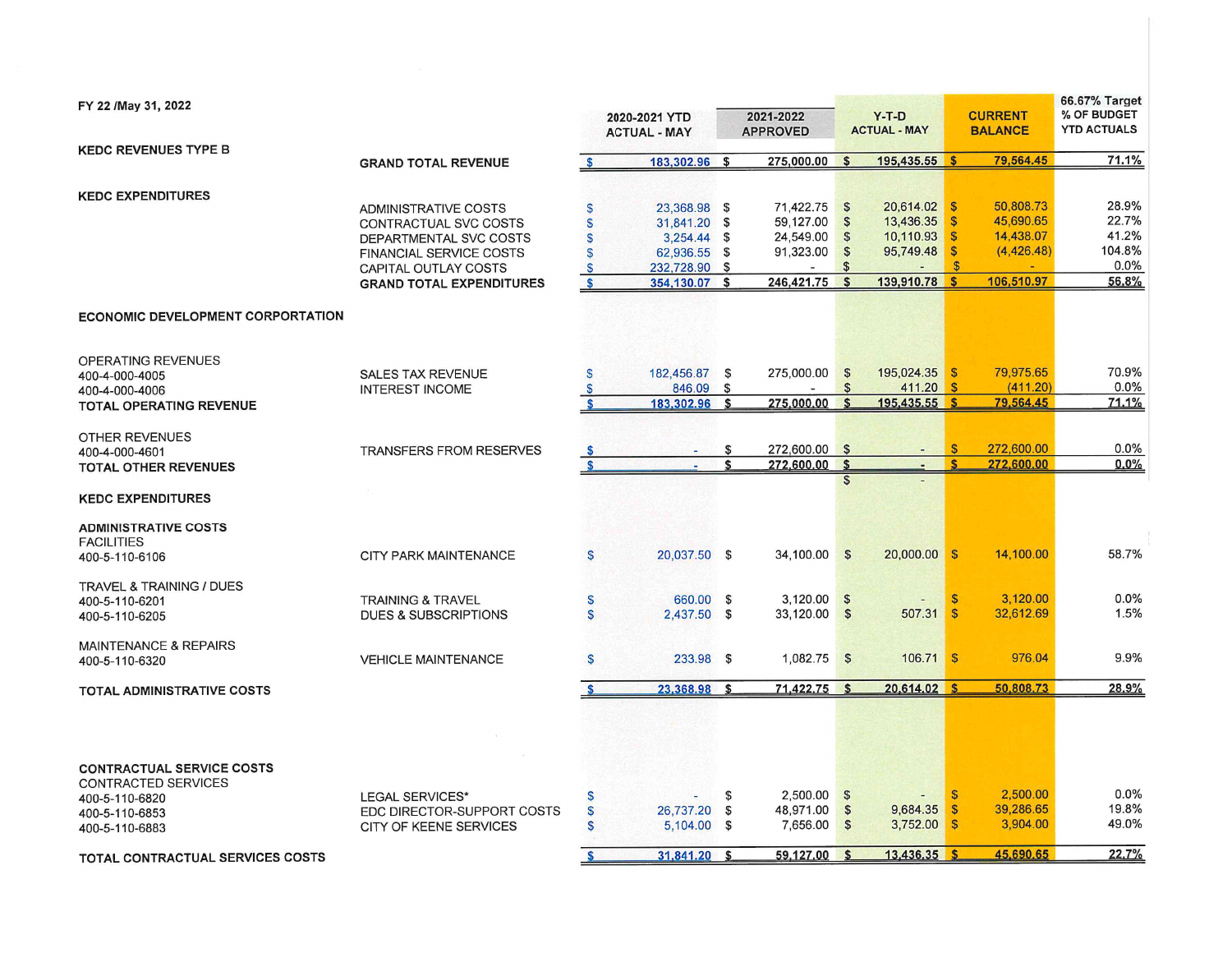| DEPARTMENTAL SERVICE COSTS<br>DEPARTMENTAL SERVICES<br>400-5-110-6915 | ADVERTISING & PROMOTIONS                 | S  | 803.29        | - \$ | 8,550.00 \$   |              | 9,829.56       | ∣ \$ | (1, 279.56)  | 115.0% |
|-----------------------------------------------------------------------|------------------------------------------|----|---------------|------|---------------|--------------|----------------|------|--------------|--------|
| 400-5-110-6916                                                        | <b>BUSINESS DVLPMNT &amp; INCENTIVES</b> | S  |               | \$.  | 3,649.00      | $\mathbf{s}$ |                |      | 3.649.00     | 0.0%   |
| 400-5-110-6980                                                        | ADMINISTRATIVE SERVICES                  |    | 2.451.15      | £.   | 5,600.00      | $\mathbf{s}$ | 281.37         |      | 5,318.63     | 5.0%   |
| 400-5-110-6992                                                        | <b>WALLEN RIDGE MAINTENANCE</b>          | S  |               | £.   | 3.000.00      | $\mathbf{s}$ |                |      | 3,000.00     | 0.0%   |
| 400-5-110-6995                                                        | <b>PARK COMMNITY SERVICES</b>            | S  |               | S    | 3,750.00      | $\mathbf{s}$ |                |      | 3,750.00     | 0.0%   |
| <b>TOTAL DEPARTMENTAL SERVICES COSTS</b>                              |                                          |    | 3,254.44      | - \$ | 24,549.00 \$  |              | $10,110.93$ \$ |      | 14,438.07    | 41.2%  |
| <b>FINANCIAL SERVICE COSTS</b><br><b>FINANCIAL OBLIGATIONS</b>        |                                          |    |               |      |               |              |                |      |              |        |
| 400-5-110-7593                                                        | PRINCIPAL - WALLEN RIDGE*                | S  | 15.863.23 \$  |      | 21,288.00 \$  |              | 49,962.72 \$   |      | (28, 674.72) | 234.7% |
| 400-5-110-7594                                                        | INTEREST - WALLEN RIDGE*                 | S  | 2.628.68 \$   |      | 3,368.00      | $\mathbf{s}$ | $1,341.80$ \$  |      | 2,026.20     | 39.8%  |
| 400-5-110-7595                                                        | ANNUAL PMT - COMMUNITY CENTER \$         |    | 44.444.64 \$  |      | 66,667.00 \$  |              | 44,444.96 \$   |      | 22,222.04    | 66.7%  |
| <b>TOTAL FINANCIAL SERVICE COSTS</b>                                  |                                          |    | 62,936.55 \$  |      | 91,323.00 \$  |              | 95.749.48 \$   |      | (4, 426, 48) | 104.8% |
| <b>CAPITAL OUTLAY COSTS</b><br>400-5-110-8000                         | CAPITAL EXPENDITURES                     | S  | 232,728.90 \$ |      | S)            | <b>S</b>     | $-$            | -S   |              | 0.0%   |
| TOTAL CAPITAL OUTLAY COSTS                                            |                                          |    | 232.728.90 \$ |      |               |              |                |      |              | 0.0%   |
|                                                                       |                                          |    |               |      |               |              |                |      |              |        |
| TOTAL KEDC - B - EXPENDITURES                                         |                                          | \$ | 354.130.07 \$ |      | 246.421.75 \$ |              | 139,910.78 \$  |      | 106,510.97   | 56.8%  |
|                                                                       |                                          |    |               |      |               |              |                |      |              |        |
| <b>4B MAIN CHECKING</b>                                               | <b>BALANCE</b>                           | \$ | 193.93        |      |               |              |                |      | 193.93       |        |
| <b>4B MONEY MARKET</b>                                                | <b>BALANCE</b>                           | s  | 173,369.46    |      |               |              |                |      | 323,745.74   |        |
|                                                                       |                                          |    |               |      |               |              |                |      |              |        |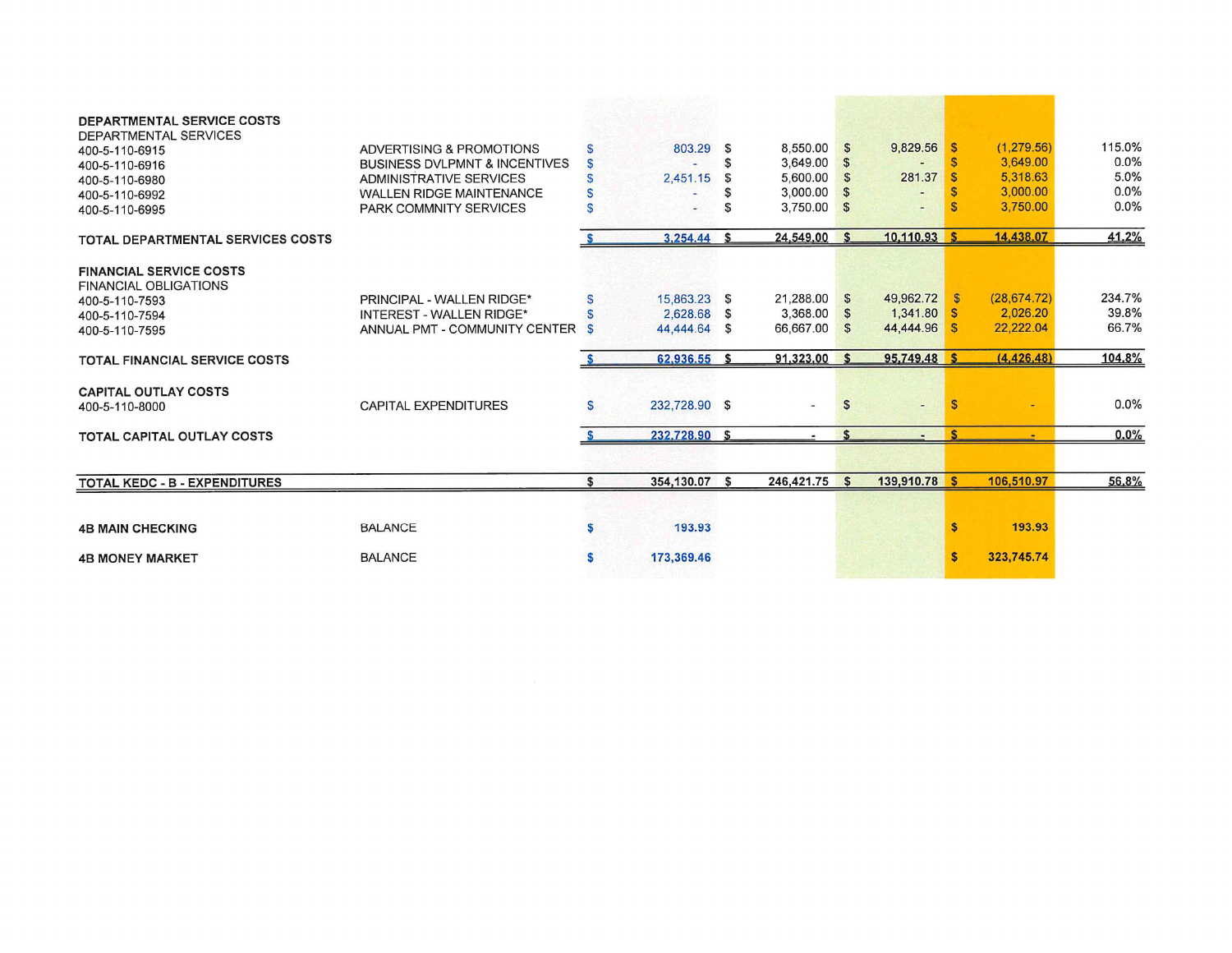

**Type B Agenda Item Report June 21, 2022 Contact- Citymanager@keenetx.com**

**SUBJECT: DISCUSSION ON POTENTIAL DATES FOR MOVIE IN THE PARK**